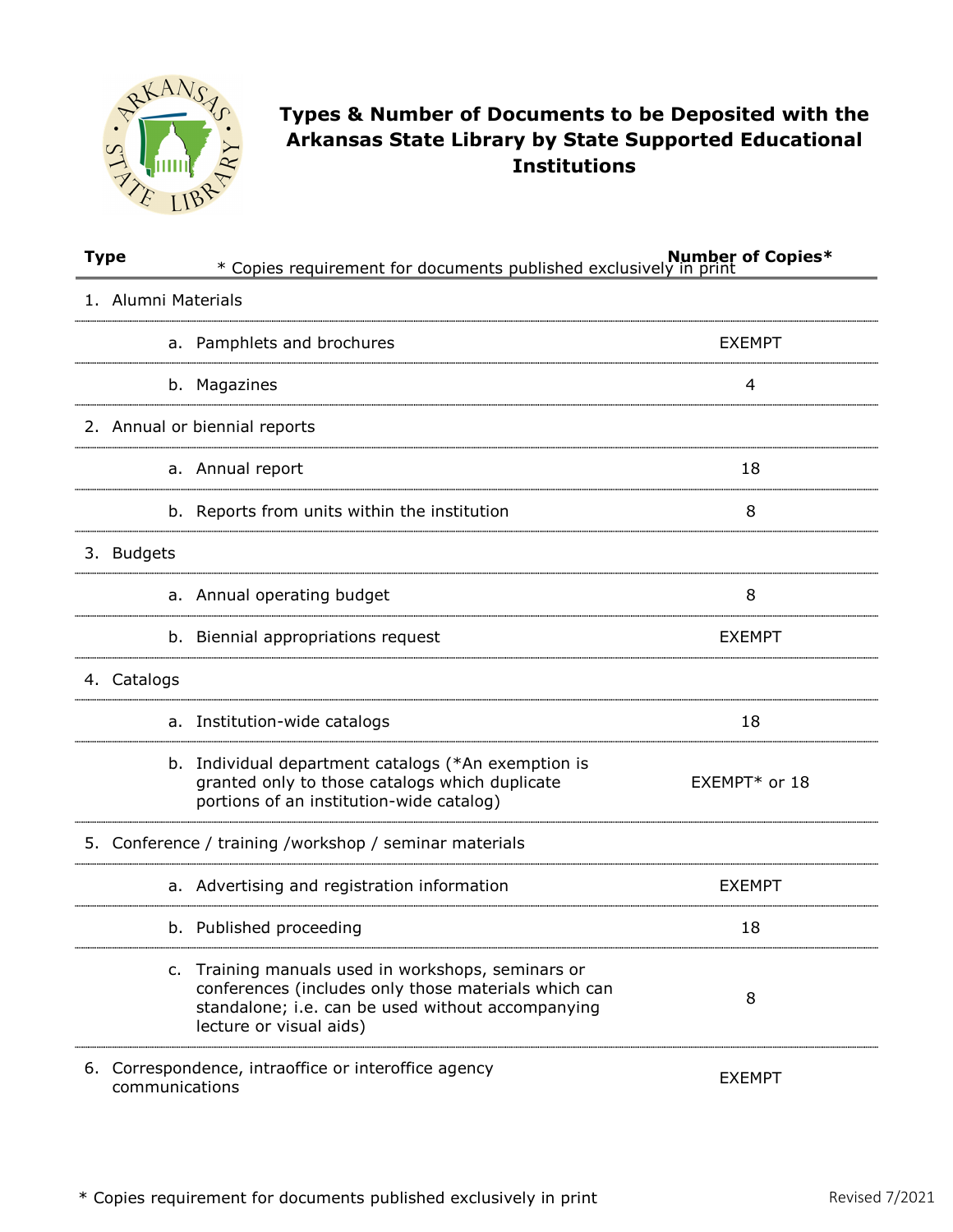## **Types of Documents to be Deposited with the Arkansas State Library by State Supported Educational Institutions**

| <b>Type</b>                                                                                                                      | <b>Number of Copies*</b> |  |
|----------------------------------------------------------------------------------------------------------------------------------|--------------------------|--|
| 7. Development funds materials                                                                                                   | <b>EXEMPT</b>            |  |
| 8. Directories or rosters                                                                                                        |                          |  |
| a. Directories of facilities or services                                                                                         | 18                       |  |
| b. Personnel directories                                                                                                         | 18                       |  |
| Telephone directories<br>c.                                                                                                      | 18                       |  |
| 9. Financial Reports                                                                                                             |                          |  |
| a. Annual financial report                                                                                                       | 8                        |  |
| Monthly / quarterly financial reports<br>b.                                                                                      | <b>EXEMPT</b>            |  |
| 10. Lists of publications                                                                                                        |                          |  |
| a. Bibliographies                                                                                                                | 18                       |  |
| b. Catalogs                                                                                                                      | 18                       |  |
| Publications<br>$\mathsf{C}$ .                                                                                                   | 18                       |  |
| 11. Minutes of governing board meetings                                                                                          | 4                        |  |
| 12. Miscellaneous publications                                                                                                   |                          |  |
| Bulletin board materials; notices designed to<br>a.<br>announce, describe, advertise, or register persons<br>for specific events | <b>EXEMPT</b>            |  |
| b. Calendars and schedules of athletic events, rosters<br>of teams listings or athletic records                                  | <b>EXEMPT</b>            |  |
| c. Drafts of plans and reports published for comment                                                                             | 4                        |  |
| d. Handbooks, manuals, and guides                                                                                                | 8                        |  |
| e. Maps                                                                                                                          | 8                        |  |
| Pamphlets and brochures, except those in a series<br>f.                                                                          | <b>EXEMPT</b>            |  |
| g. Recruitment material                                                                                                          | <b>EXEMPT</b>            |  |